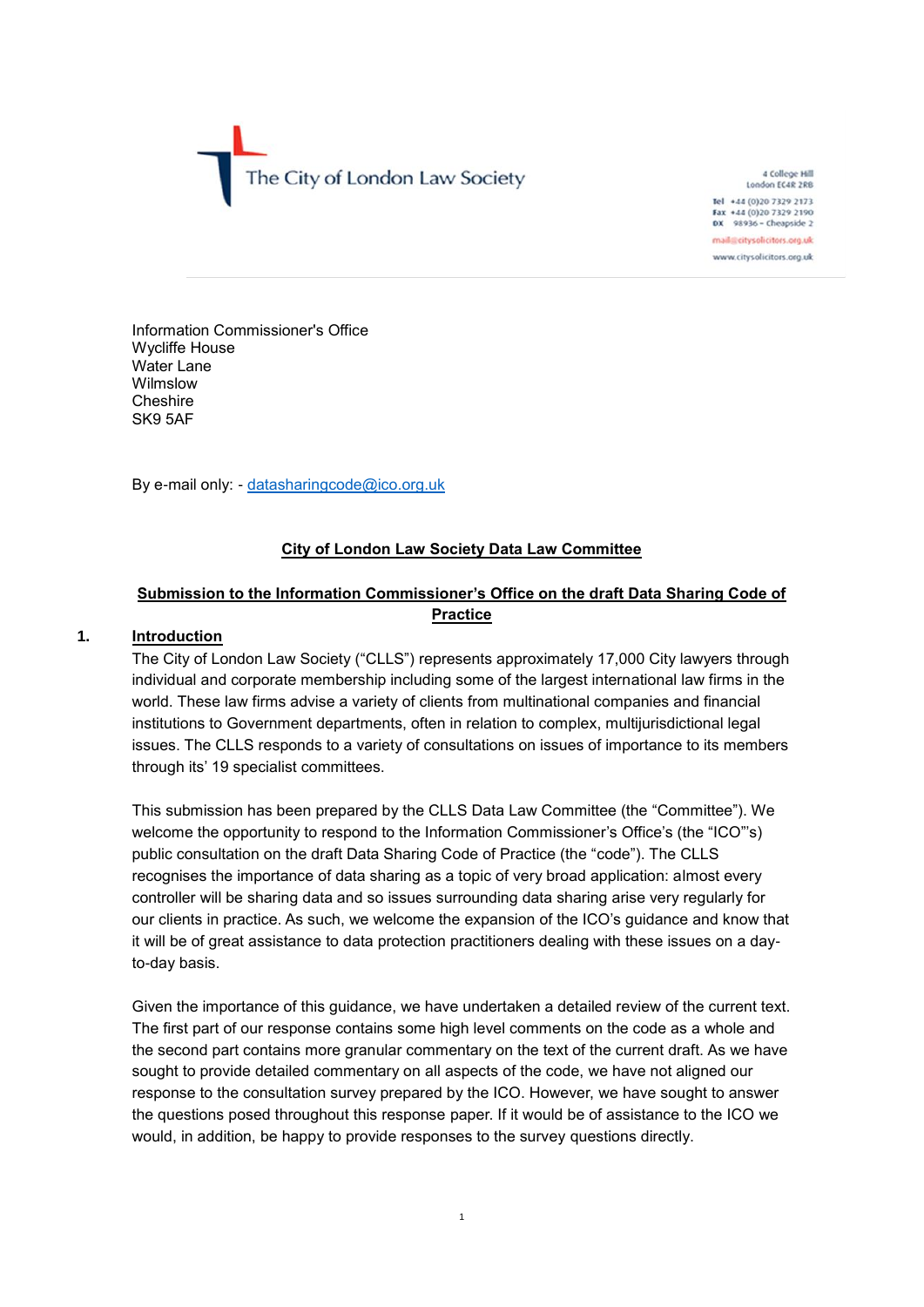It is worth saying, finally, that our response paper has focused on the areas of the code that we consider would benefit from some amendment and we have not listed in the same way the large number of areas in the current draft that we think are good and right. This could give a wrongly negative impression that we want to rectify: we greatly appreciate the ICO's work on the current draft code and believe it is a very good starting point.

We do hope that our feedback will be of value to the ICO in finalising the code. If it would be useful for the ICO to discuss with us any or all of the points made, one or more representatives of the Committee would be very happy to meet with the ICO.

Unless otherwise stated, references to Articles, Recitals and Chapters are to articles, recitals and chapters in the GDPR, and references to paragraphs and sections are to paragraphs and sections in the code.

### **2. General comments**

## **2.1 Structure of the code**

- (A) As the ICO strive to make their guidance user friendly, the ICO may wish to consider making a few amendments to the structure of the code to make it clearer and more readable:
	- (i) The code sections could potentially be reordered to better reflect the order in which issues arise in a data sharing arrangement. For example, controllers will need to understand their various GDPR obligations before drafting their data sharing agreement. The code sections could therefore be ordered as follows:
		- (a) introductory sections (including "About this code" for example);
		- (b) data protection principles (including the current p. 31 61 as well as the section on data ethics, discussed below);
		- (c) data sharing agreements; and then
		- (d) specific types of data sharing (such as data sharing and children).
	- (ii) The summary may benefit from sub-headings to make it more easily digestible.
	- (iii) The "What is the purpose of this code?" paragraph on p. 11 may make an excellent introduction to the code and could therefore potentially be moved to p. 7.

### **2.2 Nature of recommendations in the code**

(A) As the current draft appears to suggest that some requirements in the code are close to mandatory, whereas others are more optional recommendations for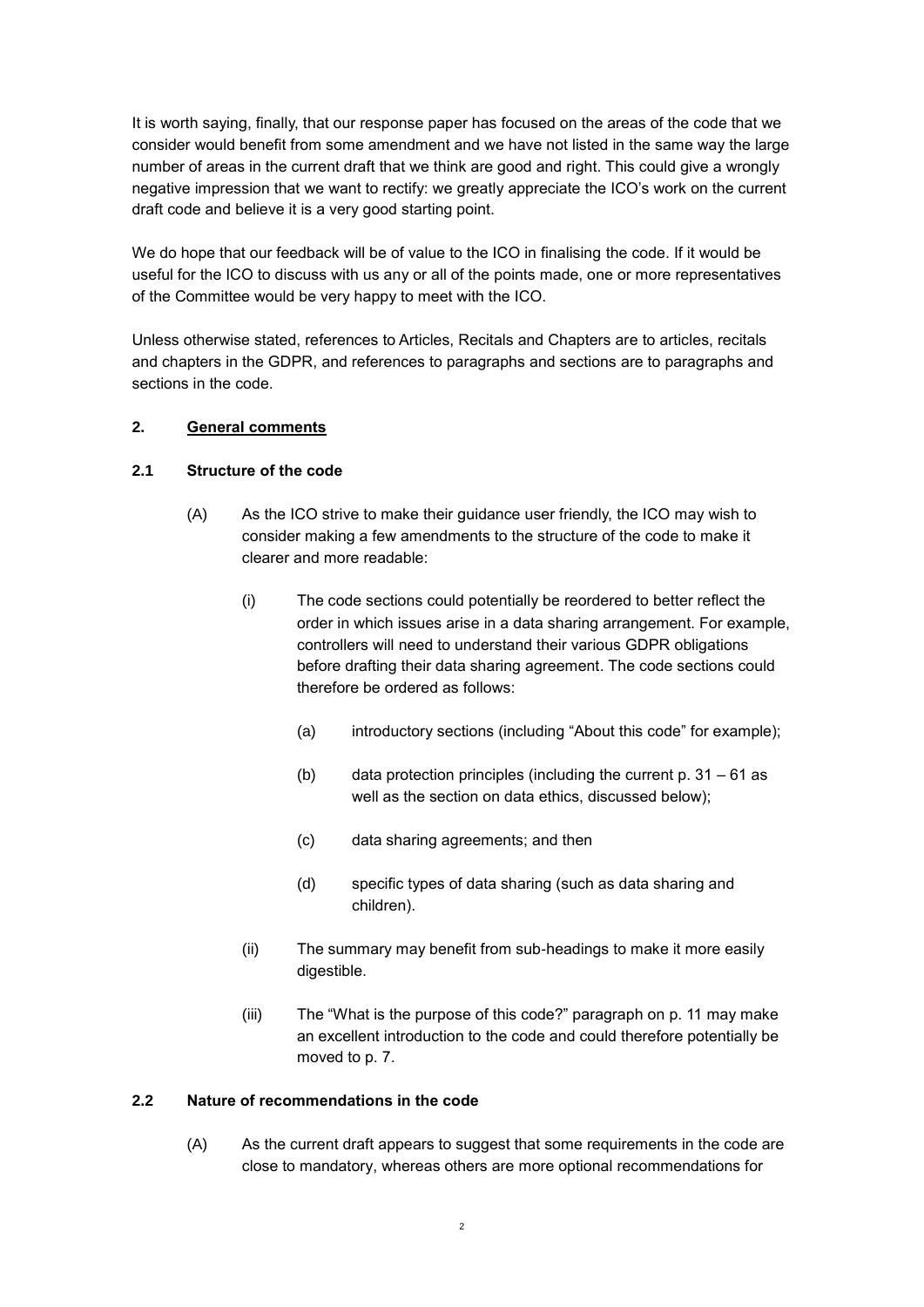good practice, it would be very helpful if the ICO provided further guidance on the nature of the recommendations included in the code.

- (B) For example, in the "About this code" section on p. 8, a distinction is drawn between:
	- (i) parts of the code containing "practical guidance on how to share data fairly and lawfully, and how to meet your accountability obligations" which "will help you comply with your legal obligations"; and
	- (ii) parts of the code providing "optional good practice recommendations, which do not have the status of legal requirements, but aim to help you adopt an effective approach to data protection compliance."
- (C) The ICO may therefore wish to consider distinguishing, by formatting for example, which recommendations:
	- (i) are considered sufficiently fundamental that a failure to adopt the requirement would likely constitute a breach of the GDPR; and
	- (ii) which are optional good practice recommendations only.
- (D) The ICO may also wish to review the language used in the code to describe what controllers need to do, as this may help to clarify which provisions are optional good practice recommendations and which are mandatory. In some places in the code, the phrase "you should consider" is used, on p. 75 for example, and this seems to us to be the correct tone for the ICO to adopt in relation to all but the most mandatory requirements. Conversely, the phrase "you should", which is currently used in quite a few places (notably in the data sharing agreements section) may be better reserved for obligations that are entirely mandatory.

### **2.3 Scope of the code**

- (A) We can see that the ICO have endeavoured to provide a comprehensive guide to the considerations that organisations would need to bear in mind ahead of data sharing. However, we wonder whether, given the statutory nature of the code and its potential role in enforcement actions, some of the points made in the code may be better made through other means, such as on the ICO's blog. The ICO's Brexit materials have helpfully been spread across a number of documents in different formats, including blogs and FAQs, and the ICO may wish to take similar approach to its materials on data sharing. This would also help ensure that the code doesn't become too long a document.
- (B) We acknowledge that the Commissioner is given a wide discretion in s. 121(1) Data Protection Act 2018 ("DPA 18") as to what to include in the code, including both:
	- (i) practical guidance in relation to data sharing in accordance with data protection legislation; and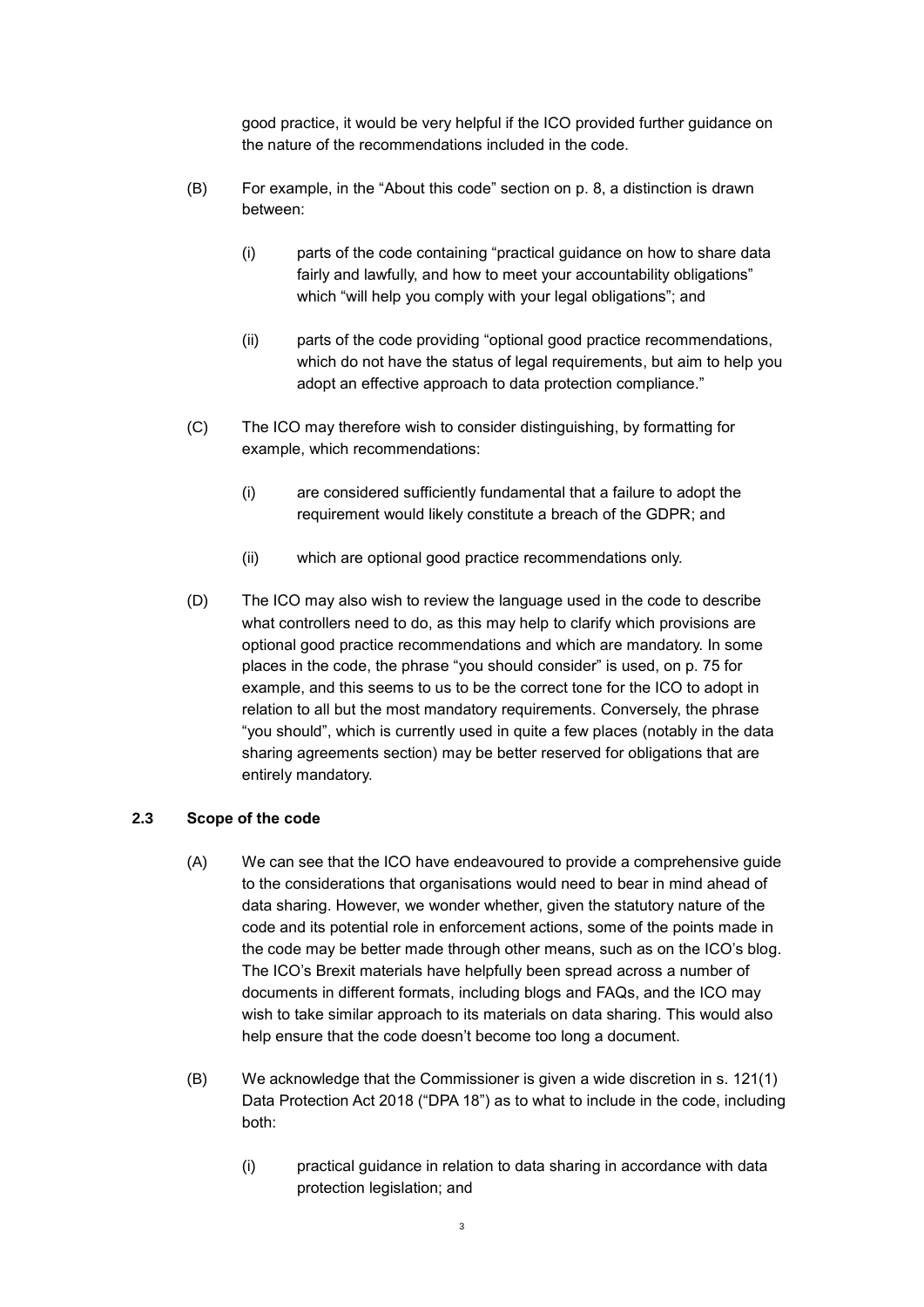- (ii) such other guidance as the Commissioner considers appropriate to promote good practice in the sharing of personal data (with "good practice in the sharing of personal data" being broadly defined with reference to the Commissioner's discretion in light of data subjects' and others' interests, as well as compliance with data protection legislation).
- (C) However, given that the a court or tribunal "must take into account" relevant provisions of the code in determining a relevant question before the court (under s. 127(4) DPA 18), the ICO may wish to consider whether the following points and sections are sufficiently closely connected with data sharing under data protection legislation and the promotion of good practice in data sharing to warrant inclusion in this statutory code rather than elsewhere in the ICO's online resources:
	- (i) in the "What is the purpose of this code?" section, the "Common concerns about data sharing" and "The benefits of data sharing" sections and accompanying examples (on p. 11 – 15);
	- (ii) in the "What about access and individual rights?" paragraph at the bottom of p. 27, the requirement for a data sharing agreement to explain what to do in relation to requests for access under the FOIA and EIR regimes;
	- (iii) in the "What about access and individual rights?" paragraph at the bottom of p. 28, a suggestion that public authorities' data sharing agreements address the inclusion of certain types of information from their FOIA publication scheme;
	- (iv) in the section on "What factors should we consider?" (ahead of data sharing) on p. 23, the factor titled "How can we check the sharing is achieving its objective?" which appears to be driving at commercial considerations;
	- (v) in the section on "What documentation do we need to keep?" on p. 34, the reference to records of personal data breaches; and
	- (vi) in the section on "Data ethics and data trusts", the paragraph headed "What has been happening in the area of data ethics?", on p. 85.

### **2.4 Types of data sharing covered by the code**

- (A) We welcome the useful distinction drawn by the code between:
	- (i) routine data sharing; and
	- (ii) ad hoc, urgent data sharing.

However, it would be very helpful if the guidance could address that data sharing in commercial transactions often does not fit neatly into either of these categories: being neither routine nor really urgent, particularly in light of the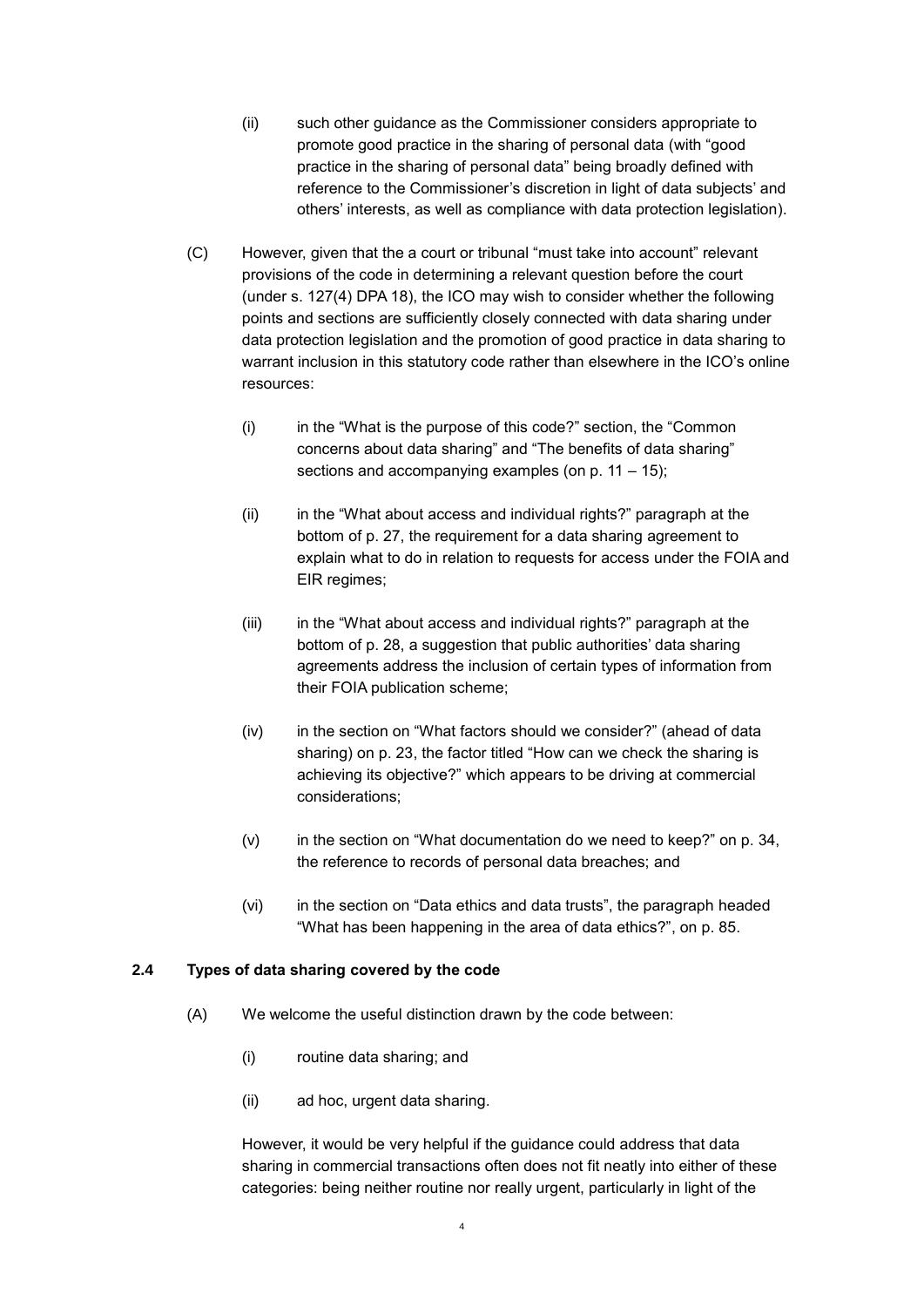public sector emergency examples given on p. 81. Although ad hoc and urgent/emergency data sharing situations are dealt with separately early in the code (such as on p. 18), they appear later to be conflated (such as on p. 80, when routine data sharing is juxtaposed with urgent data sharing only). It would therefore be useful if the ICO could provide some further clarification as to how the code applies to non-urgent ad hoc data sharing.

- (B) It would also be helpful if the code clarified that the urgent/emergency situations referred to in the code involve risk to life and public safety and do not include business emergencies, if this is the ICO's view.
- <span id="page-4-0"></span>(C) Our view is that many data sharing scenarios fall into a continuum between one-off and routine sharing. For example, in an M&A context the data sharing is not routine, but often includes several episodes of data sharing as the transaction progresses: some data will initially pass from seller to purchaser in the due diligence phase, with further sharing in the integration and completion phases. Such data sharing is not routine or unexpected, and is often not urgent.
- <span id="page-4-1"></span>(D) Other examples of data sharing that fall into this continuum arise in the context of disputes (where data will be disclosed to a court) and regulatory investigations. For example, a private sector organisation may, on request, disclose data to financial, competition or other regulatory bodies in the context of an investigation. The issues and considerations that will be relevant in this type of situation (and in the context of litigation) will differ to a certain extent from the ones generally mentioned in the code. For example, it would be rare for a regulator to agree to enter into a data sharing agreement with the organisation they are investigating. The ICO may therefore consider that it would be beneficial to acknowledge this in the code. It is worth noting here that a number of these regulators rely on statutory powers to request information from organisations and have established guidance and practices when carrying out their work. It may be helpful for the ICO to liaise with such bodies as further guidance is developed, to enhance consistency and certainty for organisations wishing to be as compliant as possible. If it would be useful for the ICO to discuss this particular situation in more detail, one or more representatives of the Committee would be very happy to meet with the ICO.
- (E) The ICO may wish to consider including an explanation as to how the code should be interpreted and applied to in-between scenarios, such as those referred to in [\(C\)](#page-4-0) and [\(D\)](#page-4-1) above. Without further clarification, there may be a risk that organisations may conclude that their data sharing activities fall outside the types of sharing represented in the code, and therefore that the code does not apply. We note that the current draft confirms, on p. 71, that the code applies to data sharing in M&A transactions, however such confirmation is not currently given for other commercial transactions.
- (F) The code briefly discusses data pooling (on p. 18), but does not explain whether this falls within the other two categories of data sharing or forms a third type. It would be helpful if this was clarified and the section on data pooling was expanded.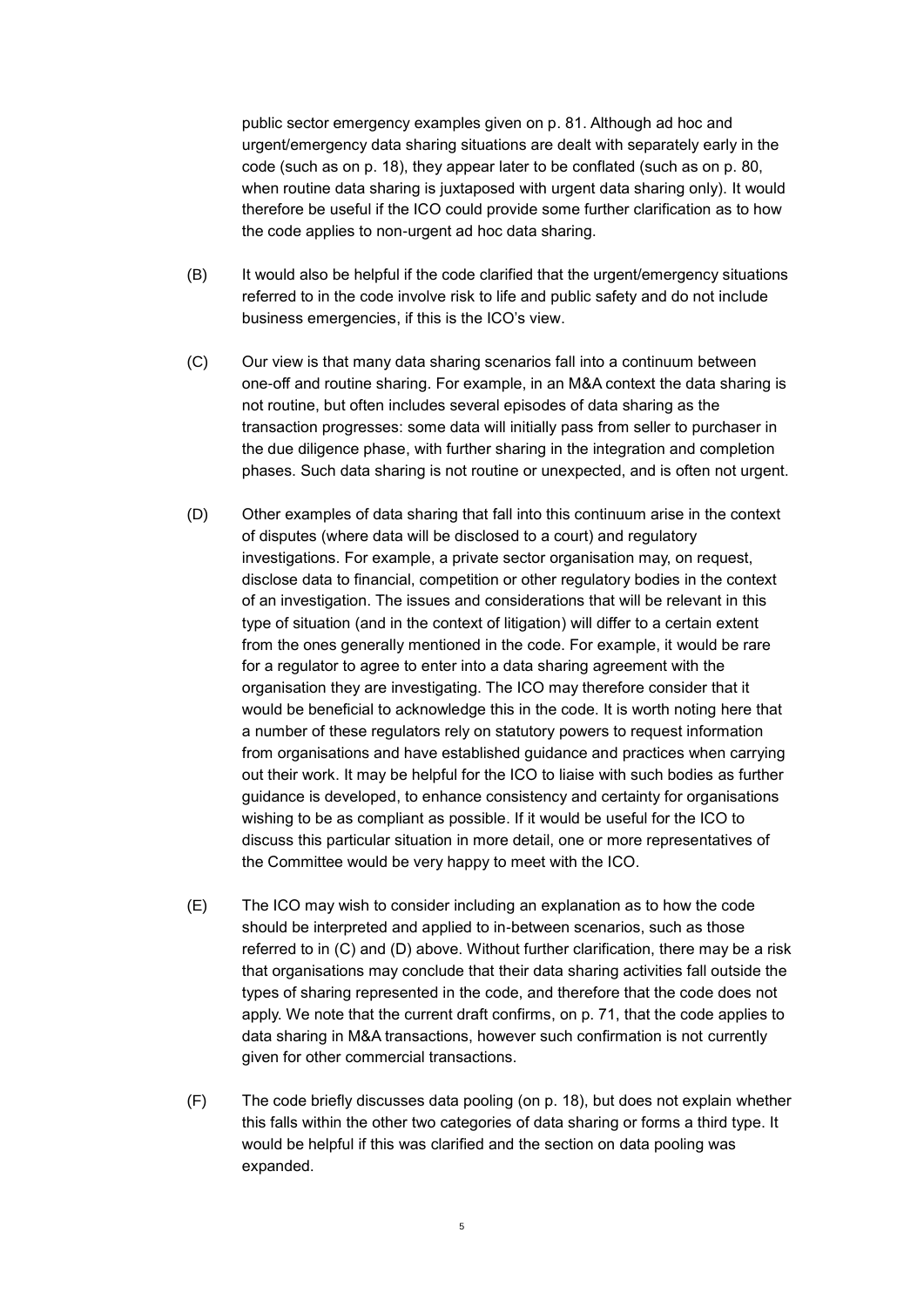(G) The ICO may also wish to reflect in the code that the volume and sensitivity of data shared between the parties could affect how the code applies, in addition to the distinction between routine and ad hoc data sharing. For example, where two businesses are working together on a joint project, the business contact details of the employees involved from each party may be exchanged but no other personal data may pass between the parties. Such circumstances could involve routine data sharing between the two parties, but only a very small amount of non-sensitive personal data is actually being shared. In this instance, it seems disproportionate for the parties to need to comply with the full range of obligations in the code relating to data sharing agreements and audit etc.

## **2.5 Impact of the code on liability between controllers**

- (A) We would welcome guidance in the code as to how Article 82 interacts with the provisions on liability that are typically included in data sharing agreements.
- (B) As we understand Article 82(4), the ability for a data subject to recover all compensation from one controller is not limited to joint controller scenarios, but also applies to data sharing scenarios (although the scope of Article 82 is not entirely clear). Again, as we understand it, Article 82(5) enables a controller who has paid compensation in full to a data subject, in accordance with Article 82(4), to claim back part of the compensation from another controller who was involved in the processing in question and was partly responsible for the data subject's damage.
- (C) The ICO may wish to emphasise in the code that a data sharing agreement which clearly sets out the controllers' respective areas of responsibility will help give effect to Article 82(5) by making it easier for one controller to recover from the other a proportion of the compensation paid out to data subjects.
- (D) In addition, there is some uncertainty as to how Article 82 interacts with limits on liability agreed between parties in a data sharing agreement, with most people taking the view that the contractual limitations (such as liability caps) would restrict what could be claimed under Article 82. It would be helpful if the ICO could comment on what it considers to be the impact of such provisions in a data sharing agreement on claims against another controller under Article 82.

## **2.6 Ethics**

We can fully understand the ICO's rationale behind the code's references to ethical considerations given the relationship between data protection principles and individuals' fundamental rights, as well as the principle of fairness outlined in Article 5. However, for clarity, the ICO may consider ensuring that such references (for example, on p. 86) refer explicitly to the fairness requirements of the GDPR. There may otherwise be a potential risk that they add an additional layer of obligation on controllers and increase uncertainty for organisations, as determining whether it is "right to share" or the "action of a responsible organisation" will be a subjective decision in many scenarios. It may therefore be helpful if the section on "Data ethics" was renamed "Fairness".

### **2.7 Examples**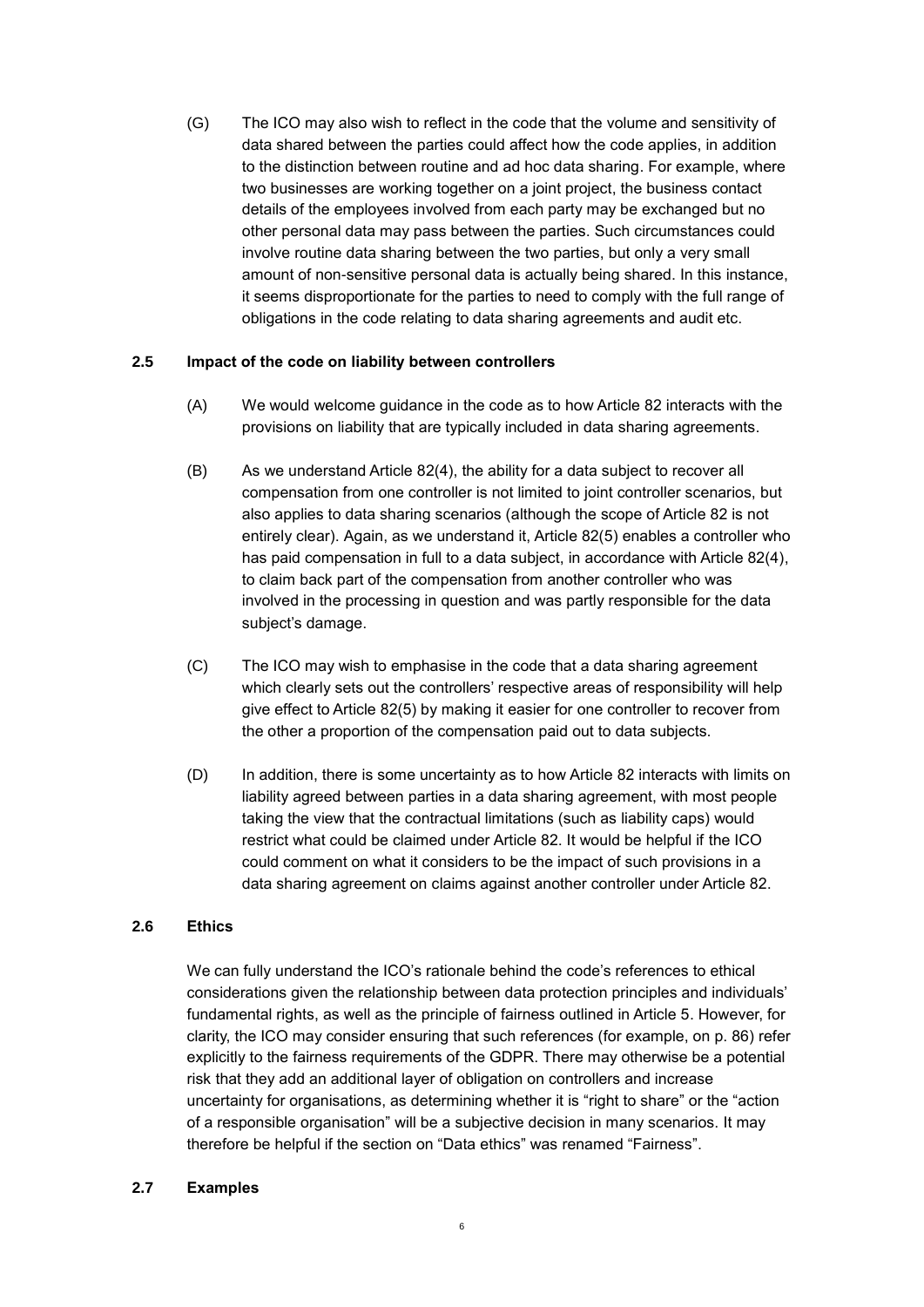- (A) We are very pleased to see that the ICO have provided a number of example scenarios in this draft and we would welcome more examples in the code. In particular, we would find more private sector examples useful as some chapters currently only contain public sector scenarios.
- (B) In our view, it would be very helpful if the Annex E case studies included more commercial examples.
- (C) On p. 104 of Annex E, two of the examples potentially could be replaced:
	- (i) the second example, "Public sector bodies sharing data to provide a coordinated approach", is very similar to the examples on p. 14 and 15 of the code, so a different example would perhaps be more useful; and
	- (ii) the third example, "Data sharing under the Digital Economy Act 2017", describes a scenario where only very limited personal data will be exchanged (such as the name of the director signing-off the accounts) so another example would, again, perhaps be more useful.
- (D) We have drafted a list of potential examples for inclusion in the code at Annex [1.](#page-16-0) We would be happy to work with the ICO to further develop these or other examples.

## **3. Specific comments**

### **3.1 Summary (p. 4 – 6)**

(A) The bullet point at the bottom of p. 4 states that controllers must "identify at least one lawful basis for sharing data". As currently drafted, there is a possibility that it could be interpreted as permitting the selection of more than one legal basis. We understand from the ICO's guidance on "Lawful basis for processing" in the Guide to the GDPR that controllers need to identify the single most appropriate legal basis and not switch: "Take care to get it right first time you should not swap to a different lawful basis at a later date without good reason. In particular, you cannot usually swap from consent to a different basis." The ICO may therefore wish to rephrase this bullet point and the same point which arises again on p. 37. Alternatively, if the ICO is referring here to the additional lawful basis that will need to be identified in relation to special category data, this could be made more explicit.

## **3.2 About this code? (p. 7 – 15)**

- (A) The code refers to data sharing needing to be "proportionate" at the top of p. 12. It is not clear how the requirement of proportionality interacts with the "necessity" test under the legitimate interests legal basis and the data minimisation principle, or whether the ICO views this as being part of the fairness concept. It would therefore be helpful if the ICO could clarify this.
- (B) The ICO may wish to consider including the Article 6 legal basis for processing being relied upon for the data sharing in each of the examples on p. 14 – 15, as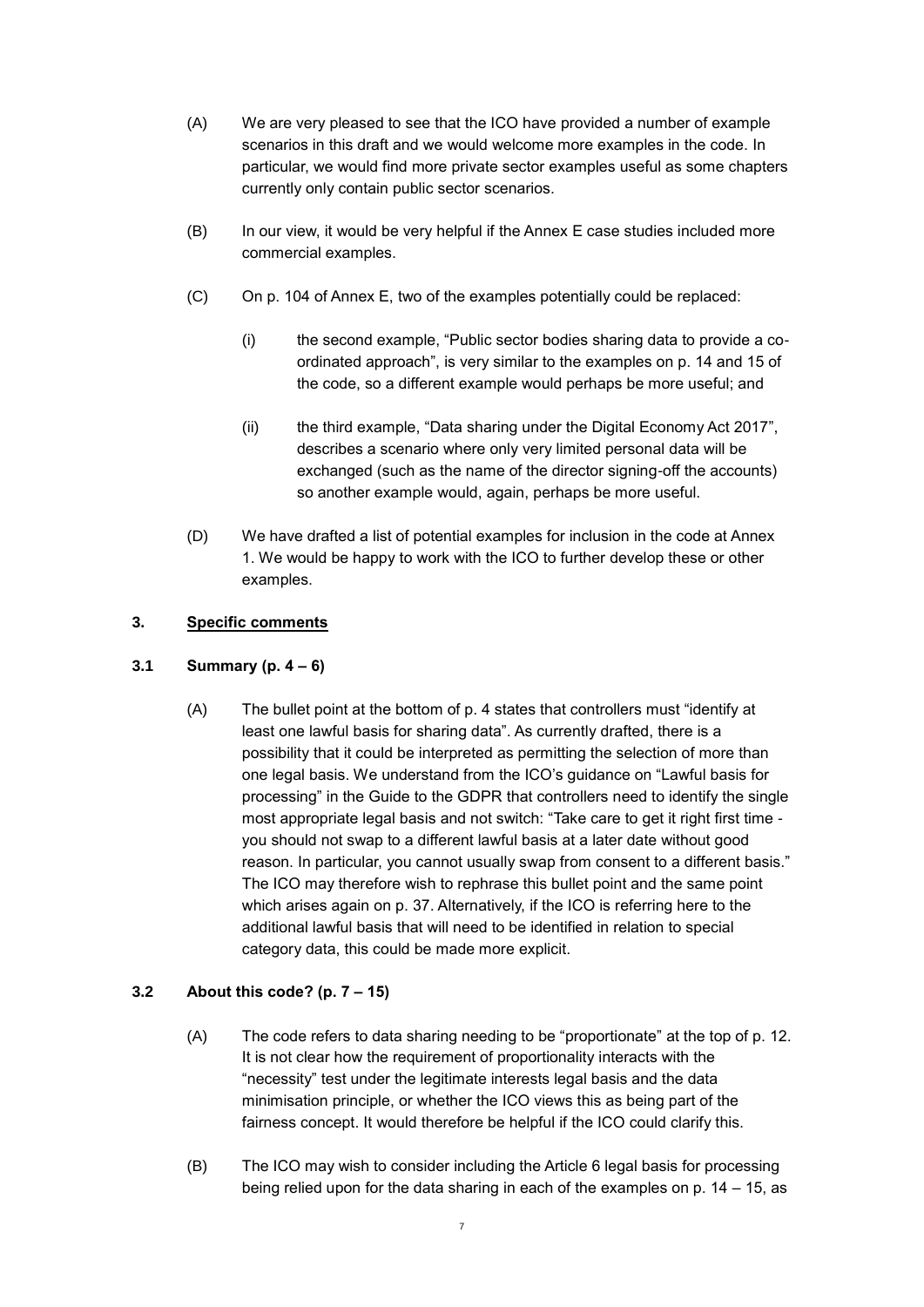this may make the examples more useful. As special category data is being processed in each of the examples, the ICO could also include reference to the Article 9 basis being relied upon, which is likely to be one of the health and social care grounds under Article 9(2)(h) and s. 10 and Schedule 1 DPA 2018.

## **3.3 Data sharing covered by this code (p. 16 – 19)**

- (A) The ICO may wish to amend the reference on p. 16 to the code not including "sharing data with employees or with processors" to cover workers rather than simply employees, to ensure that the broader pool of non-employee workers are also excluded if that is the ICO's intention. It would be helpful if this section also included some wording explaining the requirements for data sharing with employees/workers.
- (B) The ICO may also wish to consider adding some additional wording to this section, perhaps by cross-reference to another piece of guidance, to address the position of independent contractors under the GDPR, for example, to clarify whether contractors should be viewed as:
	- (i) akin to employees and required to comply with the controller's data protection and IT security policies; or
	- (ii) processors in their own right, requiring processing terms in their service contracts.

## **3.4 Deciding to share data (p. 20 – 24)**

- (A) We agree with the ICO that DPIAs can be a very useful way for organisations to demonstrate their compliance with the GDPR, even where they are nonmandatory under the legislation and we welcome the guidance from the ICO on DPIAs in this section. However, we have a few suggestions below as to how the ICO may wish to amend the drafting of the code to clarify the ICO's position on non-mandatory DPIAs.
- (B) On p. 21 the code states "You should regard it as good practice to do a DPIA". This wording seems rather unclear as to whether controllers have a real choice whether to carry out a DPIA or not. This position does not obviously fit in with that put forward in the ICO's list of scenarios that require a DPIA (as endorsed by the EDPB).
- (C) In order to address these concerns we would welcome further clarification in the code in relation to there being no absolute obligation on controllers to carry out DPIAs (to the extent not mandatory under the GDPR). This clarification could note that controllers must be able to demonstrate compliance with data protection law and DPIAs are one way of doing so, but that they are not the only way. We think the wording in the "At a glance" introduction to this section ("We recommend you consider following a DPIA process…") is clearer and so we suggest that the ICO consider adopting this phrasing throughout the code, where this point arises.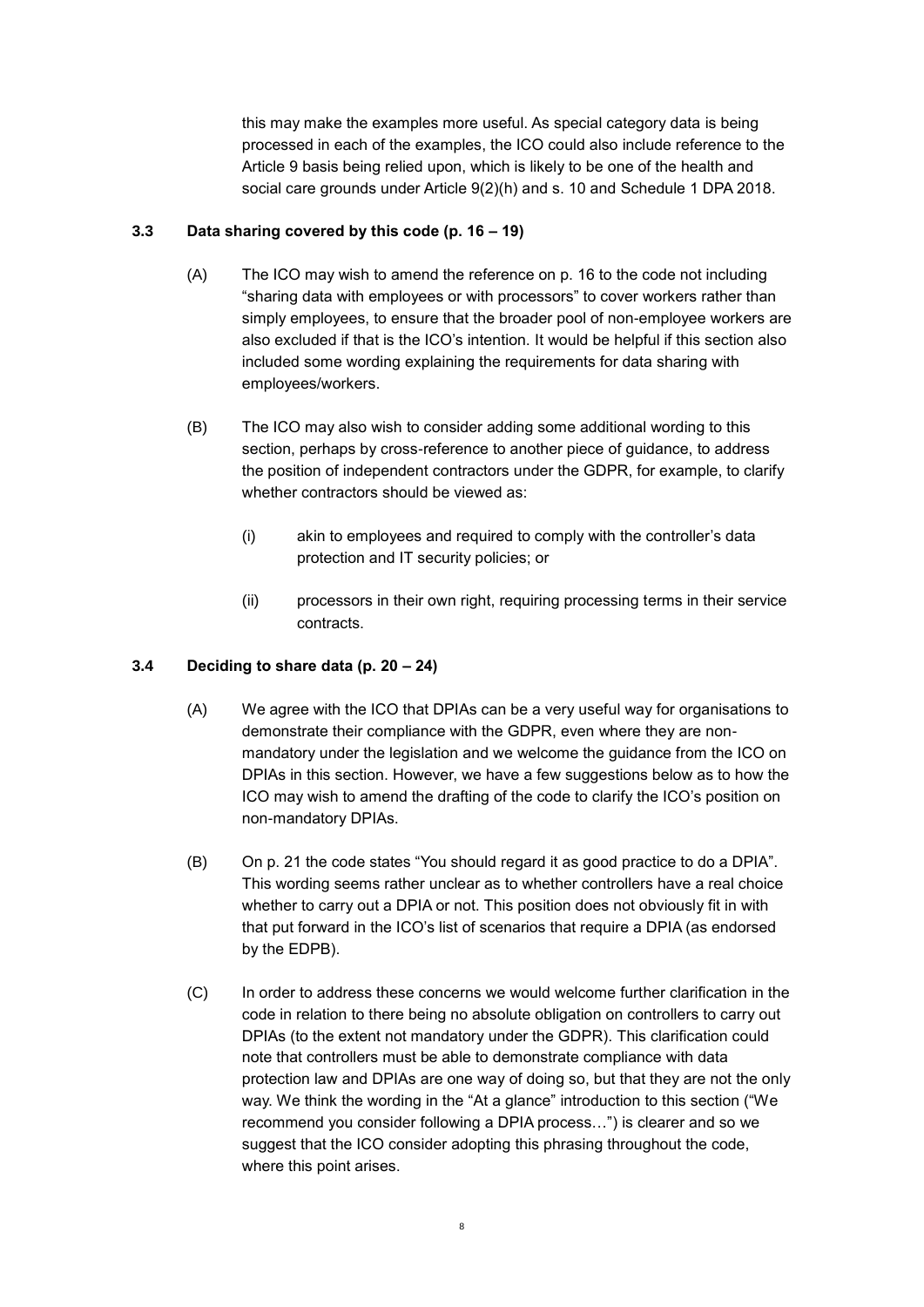- (D) It would also be useful if the code expanded on:
	- (i) how DPIAs can be used as a "flexible and scalable tool" (as mentioned on p. 21), and how they can be "scaled down" for lower risk projects;
	- (ii) how controllers can demonstrate compliance with the code in relation to non-high risk projects by undertaking and documenting an analysis as to whether a DPIA is required, rather than by necessarily undertaking a DPIA in full; and
	- (iii) the extent to which a controller should consider carrying out due diligence on other controllers it wishes to share data with and the considerations controllers could take into account when carrying out such due diligence.
- (E) The ICO may wish to expand the list of factors that should be considered by controllers in deciding whether to share data (on p. 21 – 23) to include:
	- (i) what the legal basis for processing is;
	- (ii) data minimisation considerations, such as what data is relevant and necessary to share and what data can be excluded from the sharing; and
	- (iii) transparency considerations, such as whether the current privacy notice provided to data subjects covers the anticipated data sharing or whether data subjects will need to be provided with an updated privacy notice and which entity will need to provide such notice.

We consider these points to be key considerations at the outset of a potential data sharing.

### **3.5 Data sharing agreements (p. 25 – 30)**

- (A) In the "In more detail" paragraph on p. 25, the ICO may wish to add a sentence acknowledging that data sharing provisions could be included as part of a larger agreement between the parties and do not need to be in a standalone data sharing agreement. For instance, data sharing provisions often appear in a business's standard terms and conditions.
- (B) In relation to the "What should we include in a data sharing agreement?" section (p. 26 – 28), it may be useful for the ICO to include an acknowledgement at the start of the section explaining that the following list of points are included for consideration by data controllers, and may or may not be relevant depending on the nature of the data sharing in question.
- (C) We do not consider that the data sharing agreement as the most appropriate place to document the analysis behind the data sharing – the agreement's purpose being to document the contractual relationship between the parties. Whilst the analysis will certainly influence the provisions of the agreement, we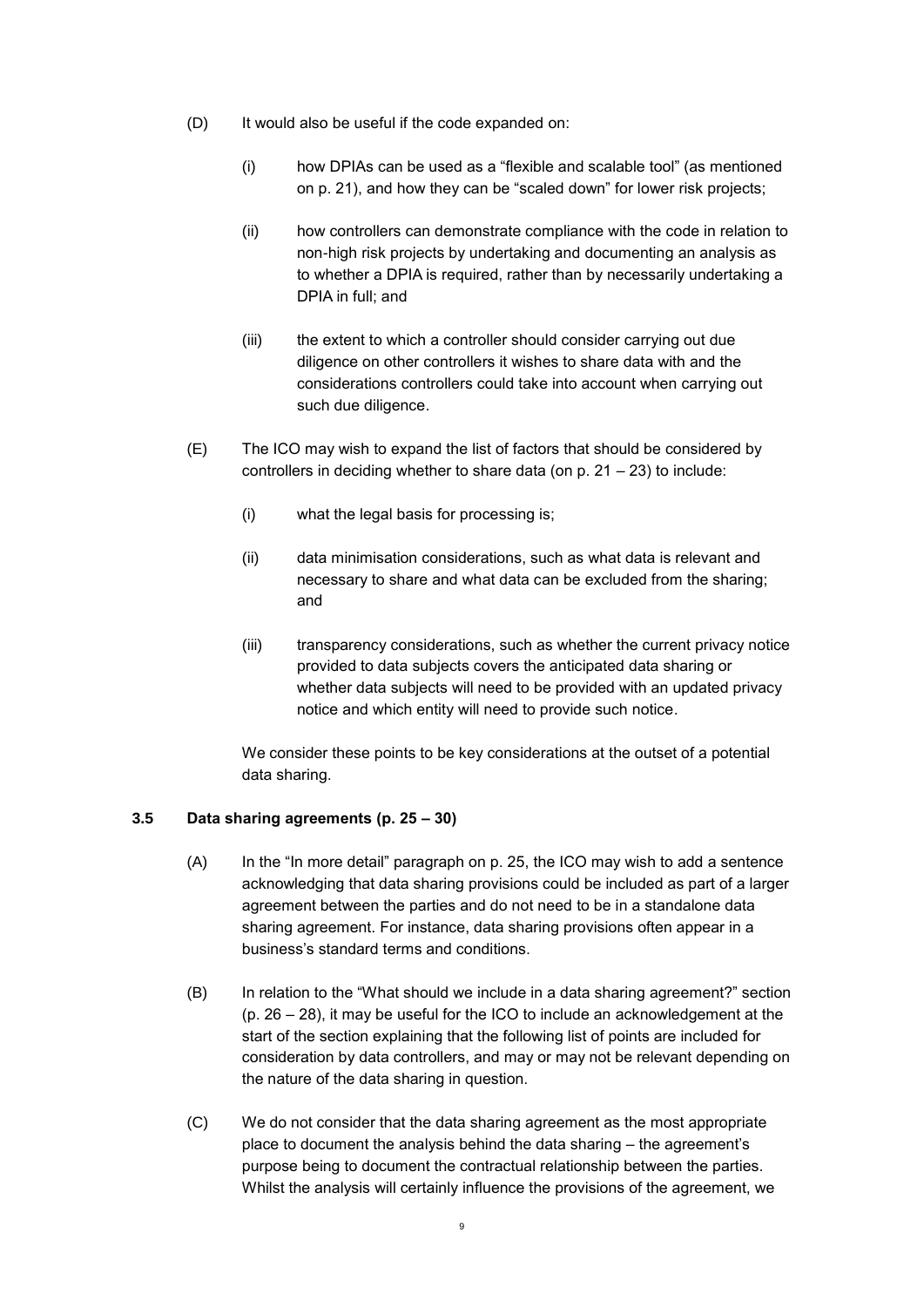consider that the analysis itself would be better housed in other GDPR documentation, such as LIAs, DPIAs or processing records (as appropriate). The ICO may therefore wish to consider removing the following from the "Data sharing agreements" section:

- (i) the analysis as to why the data sharing is necessary, as suggested in the "What is the purpose of the data sharing initiative?" paragraph on p. 26;
- (ii) the explanation of the anticipated benefits of the data sharing to individuals or society more widely, as suggested in the "What is the purpose of the data sharing initiative?" paragraph on p. 26;
- (iii) the detailed analysis on the types of information to be shared and omitted from sharing, as suggested in the section on "What data items are we going to share?" at the top of p. 27;
- (iv) the analysis as to the legal basis for processing, as suggested in the section on "What is our lawful basis for sharing?" on p. 27; and
- (v) the conditions for processing special category or criminal conviction data under the GDPR and DPA 18, suggested in the section on "Is there any special category data or sensitive data?" on p. 27.
- (D) In the "Which other organisations will be involved in the data sharing?" paragraph on p. 26, it would be helpful if the code clarified why the contact details for every organisation's DPO and key staff members need to be included in the agreement, as this requirement goes beyond the GDPR and it is not clear why the inclusion of this personal data in the agreement is necessary.
- (E) Also in that paragraph, it may be useful if the code included an acknowledgement that a procedure for adding/removing organisations from the data sharing agreement is only required if the nature of the arrangement means that parties could join or leave.
- (F) In the "Are we sharing data along with another controller?" paragraph on p. 26, it would be very helpful if the ICO could clarify the difference (if any) between what it considers should be in an agreement between joint controllers and that between independent controllers. There is a brief reference in that paragraph to joint controllers and their legal obligation to have an "arrangement" but other than that, the code does not differentiate. For example, Article 26 requires that an arrangement sets out the parties' respective responsibilities for GDPR compliance; but, based on the code, this is effectively what is required of all controller-to-controller data sharing, whether or not Article 26 applies. In addition, parts of the draft code appear to imply that data sharing renders the participants joint controllers. For example, on p. 52, the last bullet point states that it is good practice to provide a single point of contact for individuals rather than making multiple requests to several organisations with which their personal data has been shared. We would therefore welcome more guidance on joint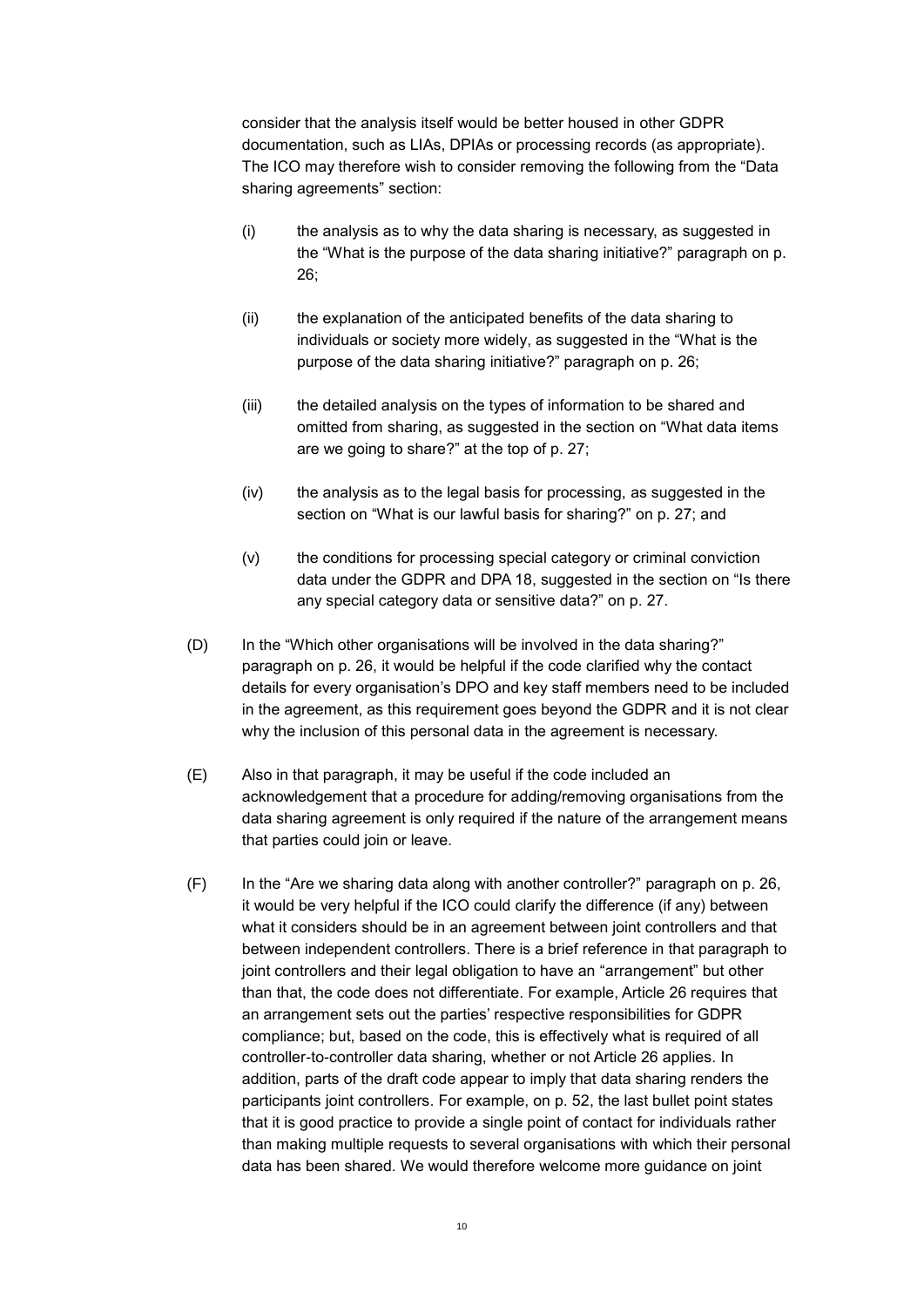controllers in the code, particularly in light of recent EU law decisions, such as the Fashion ID case.

- (G) The ICO may wish to bolster the "What is our lawful basis for sharing?" paragraph to recommend that the parties agree who is responsible for obtaining the consent.
- (H) The final sentence on p. 27, "In particular, it should ensure that one staff member (generally a DPO) or organisation takes overall responsibility for ensuring that the individual can gain access to all the shared data easily", could potentially be rephrased to make it clearer that responsibility for complying with access requests is not being allocated from the organisation to one individual, but that it should be clear as between the parties how such a request will be handled.
- (I) In the "What information governance arrangements should we have?" paragraph on p. 28, there are two references to organisations in the data sharing having "common" arrangements. The ICO may want to consider rewording these references on the basis that it is unrealistic to expect parties in a data sharing to have "common" or the same arrangements in relation to data retention or security arrangements. Reference could be made instead to the parties all having arrangements that meet certain agreed standards.
- (J) The penultimate bullet point on p. 28 ("have a timescale for assessing the ongoing effectiveness of the data sharing initiative and the agreement that governs it") seems to imply that the arrangement involves routine ongoing data sharing, the code should acknowledge that not all data sharing will be ongoing over a significant period of time.
- $(K)$  In the paragraph on "What further details should we include?" on p. 28 29, the ICO may wish to consider removing reference to:
	- (i) the suggestion for a summary of the key legislative provisions, as these could be replaced by cross-references; and
	- (ii) the suggestion for a diagram showing how to decide whether data is shared, as this could be a useful standalone resource rather than forming part of the agreement.

### **3.6 Accountability (p. 32 – 36)**

(A) At the top of p. 33 there is a recommendation that, as part of being able to demonstrate GDPR compliance, where proportionate, controllers "must put in place a data protection policy, adopting a "data protection by design and default" approach". Further clarification on what is being proposed in terms of the content of the envisaged policy and when it would be proportionate for such policy to be put in place would be very useful. The ICO may also wish to consider removing the reference to "data protection by design and default" from this paragraph, on the basis that it otherwise needs substantial explanation.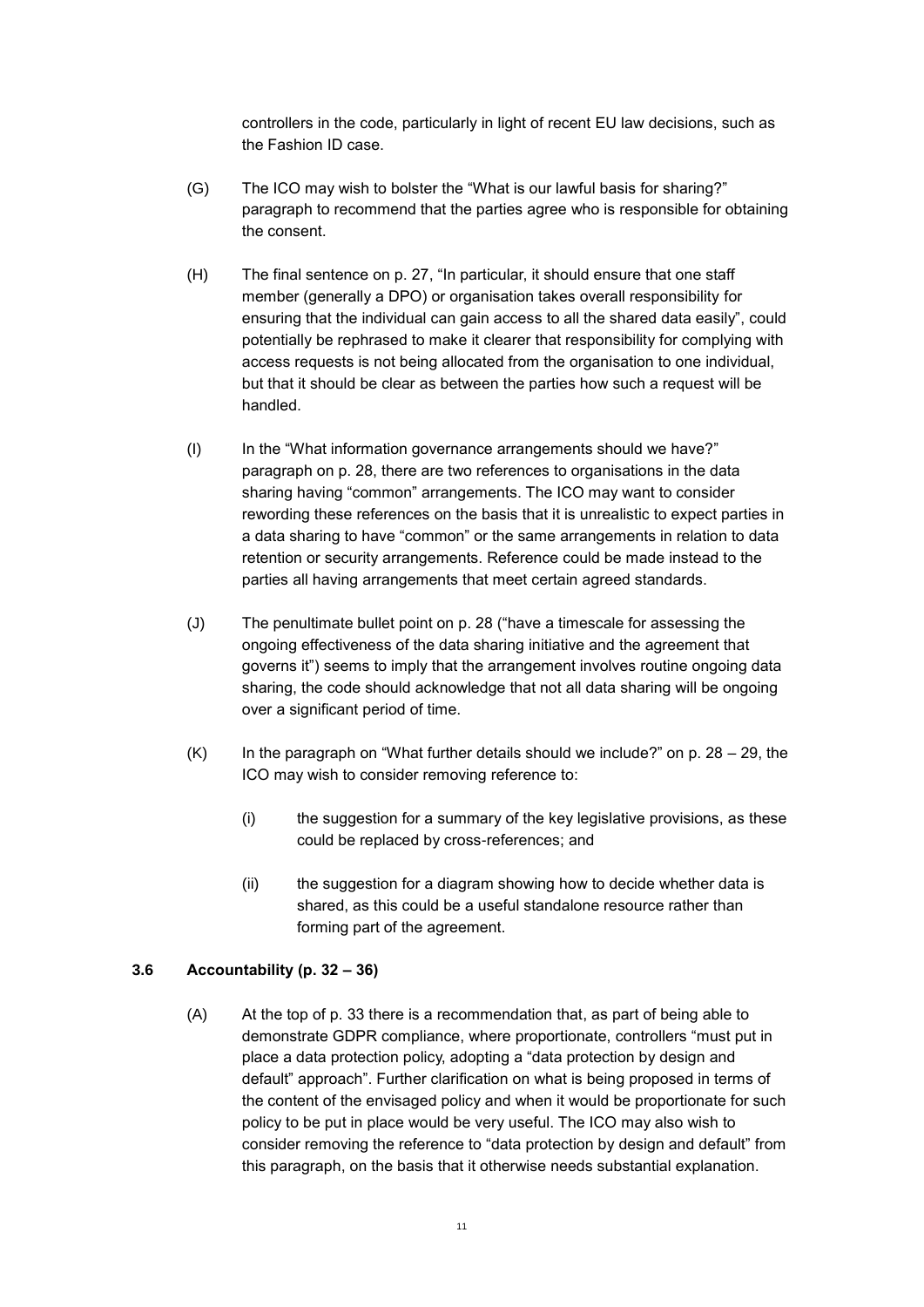- (B) In the paragraph on "What documentation do we need to keep" (at the top of p. 34), the reference to only "larger organisations" being required to maintain records of processing activities should be amended as the current wording does not fully reflect the Article 30 requirements: smaller organisations which carry out certain types of (higher risk) processing are also required to maintain such processing records.
- (C) In the next section, "What is the role of the Data Protection Officer (DPO) in a data sharing arrangement?" on p. 34, the current drafting of the code could potentially be interpreted as placing too much responsibility on DPOs, beyond what is required of them under the GDPR. It states "the DPO advises everyone on information governance [and] ensures compliance with the law", whereas Article 39 only requires DPOs to "inform", "advise" and "monitor compliance" with the GDPR. The ICO may consider rephrasing this section for clarity.

### **3.7 Lawful basis for sharing personal data (p. 37 – 42)**

Although we can see the ICO are maintaining a consistent approach with the drafting in its lawful basis for processing guidance, the ICO may wish to revisit the summarised wording for the GDPR processing grounds included on p. 38, as they could potentially be misleading. The summary of the consent ground, we think, particularly risks causing confusion due to the amount of important detail and content lost.

### **3.8 Fairness and transparency in data sharing (p. 42 – 45)**

- (A) The ICO may wish to consider providing a cross-reference to its existing guidance on fairness and transparency, such as its detailed guidance on "the right to be informed", in this section rather than providing further detailed guidance here.
- (B) If the ICO choose to continue providing detailed guidance in this section, the guidance provided should closely track the GDPR and clearly flag where the guidance departs from the GDPR. In particular:
	- (i) in the paragraph "How do we comply with the transparency requirements when sharing data?" on p. 44, the wording of the code appears to suggest that individuals are provided with the names of organisations' which share and have access to their data. This seems to cut across the option in the GDPR, as reflected on p.37 of the Article 29 Working Party guidelines on transparency ("WP260"), for controllers to provide information on the "categories of recipients" with which they share data; and
	- (ii) on p. 45, in the paragraph "What privacy information do we need to provide under the GDPR?", it is stated that controllers must "give the information directly to individuals". As Article 13 and 14 only state that controllers must "provide data subjects with the following information…" clarification on the requirement for the information to be provided "directly" to individuals would therefore be useful.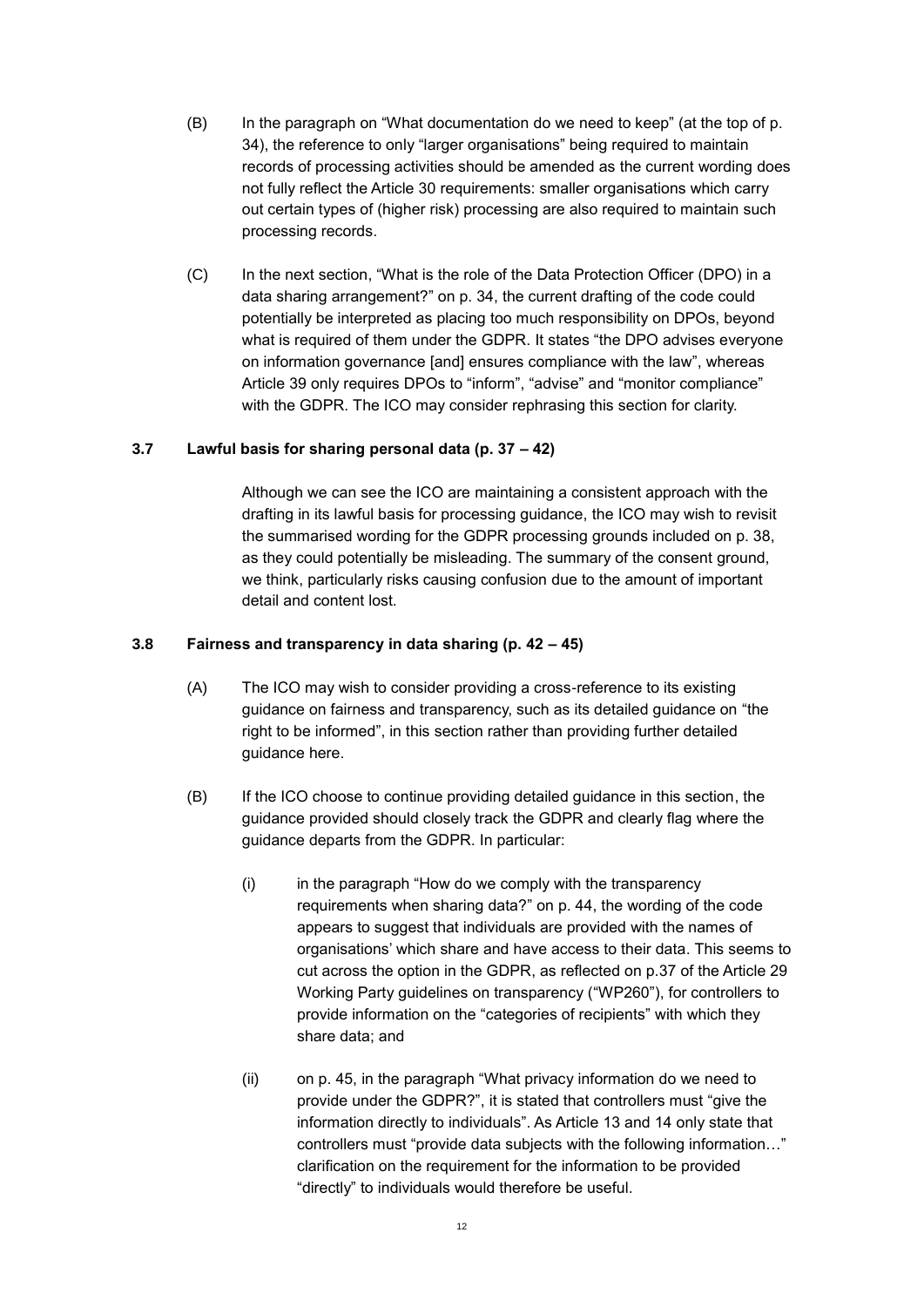- (C) We note that, in the case study on p. 100, there is a suggestion that the public sector bodies will fulfil the transparency requirement by updating the privacy notices on their websites, "as well as in correspondence and conversations". We would welcome clarification on whether this means:
	- (i) that the organisations in question would not have to write to everyone immediately, but only inform data subjects as and when they need to send them a letter; or
	- (ii) that updating the website is just one step so the organisations would need to pro-actively write to data subjects as well.

The ICO may consider amending this case study to more closely reflect the provisions of WP260, particularly in relation to changes to transparency information and the timing of notification of such changes (see p. 16 and 17 of WP260). For example, WP260 indicates that an enlargement of the categories of recipients of data will amount to a fundamental change in the data processing which should be notified to individuals well in advance of the change, which is not clearly reflected in the case study.

A private sector example would also be useful here to illustrate whether the ICO's view would alter with a commercial context.

## **3.9 Security (p. 46 – 49)**

- (A) In relation to data security, the current draft code seems to suggest, on p. 48, that a disclosing controller should be required to regularly audit the security position of the receiving controller. However, this would potentially seem to be hugely burdensome (administratively and financially) for a controller to have to continually monitor all third party controllers to whom it discloses data, despite the fact that those third party controllers have their own security obligations, and the data subject has a right of action against them. It also potentially suggests a greater level of responsibility than that for auditing processors. We suggest that this requirement therefore be reduced to refer to appropriate due diligence before the data sharing and to include audit rights in the agreement, where appropriate to do so.
- (B) The code emphasises the importance of a compliance culture, and requires a disclosing controller to ascertain that the staff "across organisations [they] are sharing data with" understand the importance of protecting personal data (see p. 47). However, it is unclear from the current draft of the code how this exercise should be carried out in practice. The ICO may wish to review the drafting of this section to clarify that audits are not envisaged, as these will not be feasible for controllers in a weak bargaining position. Reference could be made instead to the inclusion of warranties in the data sharing agreement that address staff training.
- (C) An "information risk analysis" is referred to on p. 48. It would be useful if this was defined and if the code could provide further explanation in terms of how this analysis interacts with DPIAs.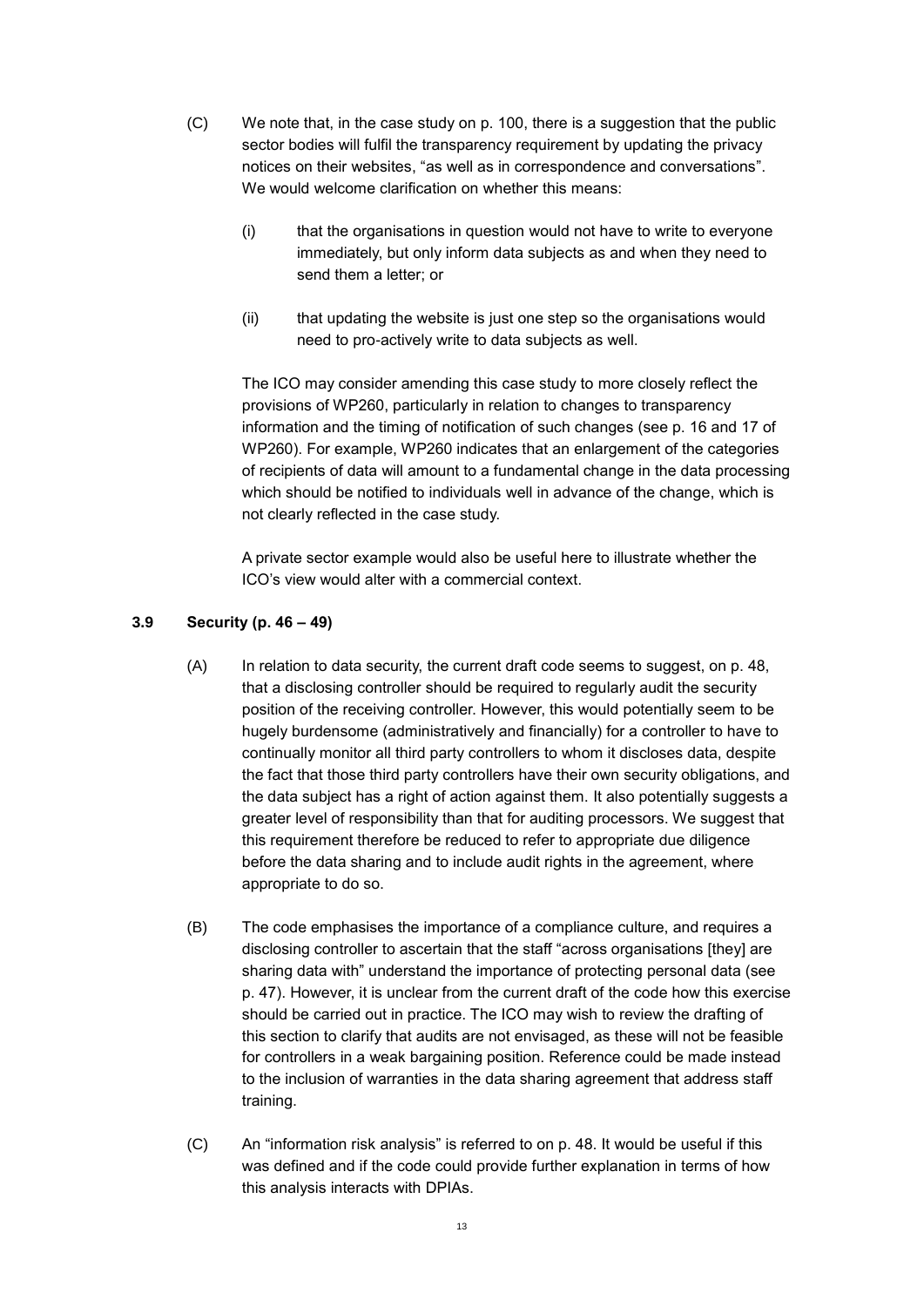### **3.10 The rights of individuals (p. 50 – 56)**

The code references individual complaints as being an "invaluable resource" (on p. 53). This does not seem to acknowledge that some complaints may not be well-founded. The drafting of this section should therefore recognise that controllers will need to evaluate and record (as part of their complaint handling process) whether the complaint is well-founded.

## **3.11 Other legal requirements**

- (A) It would be helpful if the section on "Do we have a legal power to share data?" on p. 58 was expanded to clarify how it applies to private sector organisations.
- (B) In the section "Have you checked whether there are any legal prohibitions on data sharing?" on p. 61, it would be useful if examples were included of the "legal constraints on the disclosure of personal data, other than data protection legislation" that apply in private sector contexts.

## **3.12 Due diligence when sharing data following mergers and acquisitions (p. 70 – 72)**

- (A) The ICO may want to consider changing the focus of this section to cover commercial transactions more broadly, rather than focussing just on mergers and acquisitions. It could then address, for example, outsourcing, joint ventures, projects and strategic partnerships, as well as M&A. The points made in this section could then potentially be kept generic. Alternatively, if a focus on M&A is preferred, we suggest that this section be amended to reflect how M&A works in a more granular way. For example, there are a number of different stages during a merger or acquisition, and each of these raise slightly different issues in terms of data sharing considerations. As mentioned in the introduction to this submission, if it would be useful for the ICO to discuss this or any other aspect of the code in more detail, one or more representatives of the Committee would be very happy to meet with the ICO.
- (B) The takeover example on p. 70 needs clarification. A takeover would be an acquisition of shares in a publicly listed entity, rather than the assets of another entity. We believe that the ICO are instead intending to refer to the acquisition of the business and assets of another controller: "For example, as part of a business sale, data might be sold as an asset to a different legal personality."
- (C) To be as useful as possible, the ICO may wish to redraft the bullets at the top of p. 71 to make them more focussed on M&A, as they currently do not add substantially to the guidance in the previous sections. In particular:
	- (i) the first bullet point should be redrafted, as it currently does not reflect that some data will be transferred in the course of the due diligence process itself; and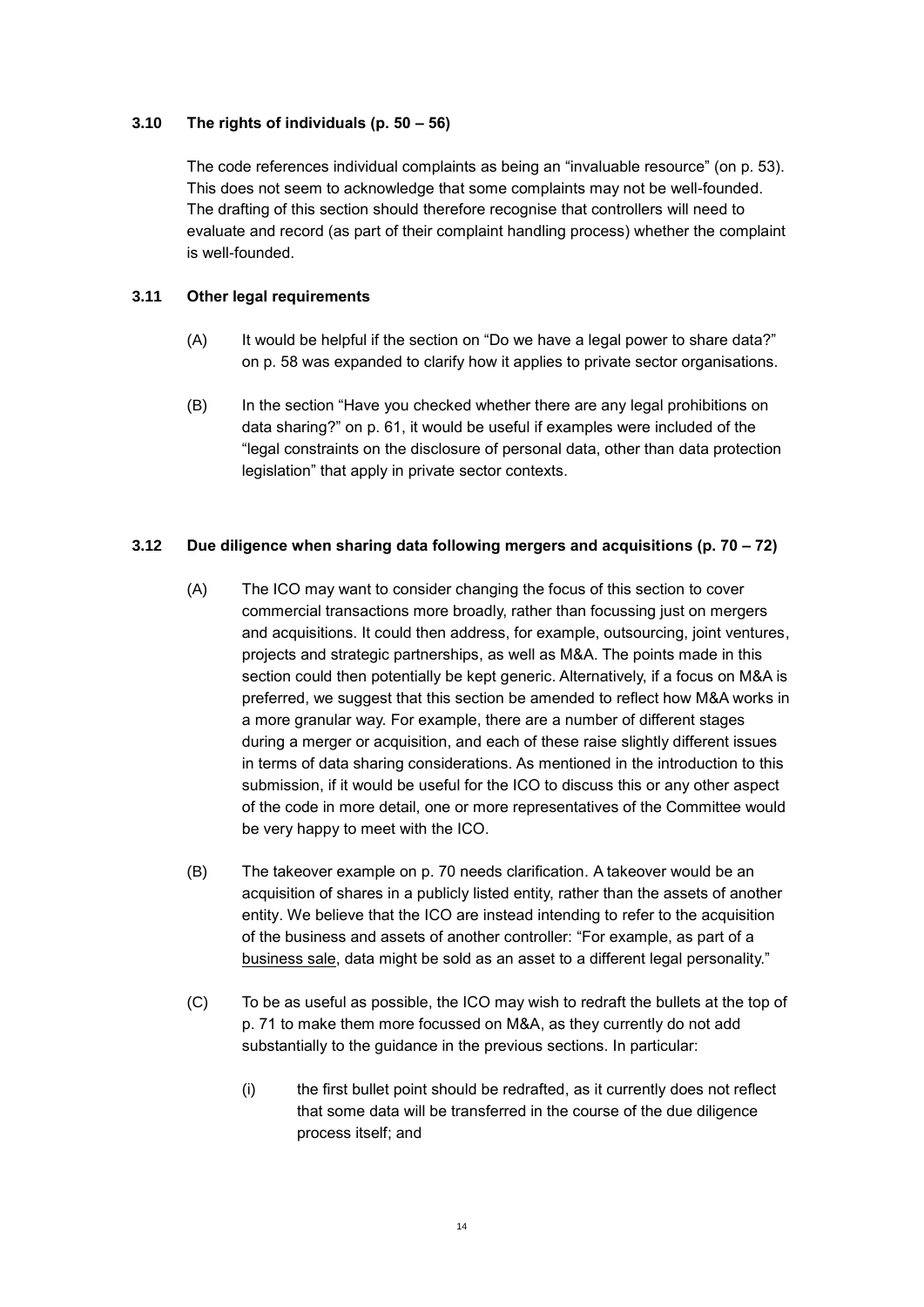- (ii) the last bullet point should reflect that exemptions to the requirement to inform individuals may be available in this context, such as under Article 14(5)(b).
- (D) We would welcome clarification on the meaning of the paragraph on "How do we manage shared data following a merger or restructure or other change of controller" on p. 71. If personal data passes from a seller to a purchaser on completion and a copy is not retained by the seller, we are not clear what "shared data" the ICO envisage there would be in such M&A context following completion of the deal. The example could refer to the purchaser integrating "seller data" rather than shared data.

### **3.13 Sharing personal data in databases and lists (p. 73 – 76)**

- (A) The ICO may wish to reconsider the "At a glance" section on p. 73 as some of the points seem duplicative: for example, the third and sixth bullet points. It would also be helpful if the list made clear that not all the points will apply to every situation, but that some will apply if data was obtained directly from data subjects by the proposed transferor, and others will apply if data was obtained by another party prior to its acquisition by the transferor. If the M&A section were widened to cover commercial transactions more broadly, this section could then be included or merged within it.
- (B) The ICO may wish to amend the first sentence in the paragraph on "How does data sharing interact with direct marketing" on p. 75, in order to clarify its meaning, as it currently reads: "If this form of data sharing is relevant to your data sharing arrangement, you should read the ICO's detailed guidance on direct marketing". It possibly should read: "If this form of data sharing is relevant to your direct marketing arrangement, you should read the ICO's detailed guidance on direct marketing".
- (C) In the section on "How does data sharing interact with political campaigning?" on p. 76, we consider that the paragraph on using a third party organisation to send out campaign materials is applicable to all marketing campaigns, not just political ones. Accordingly, we suggest that the ICO consider moving this paragraph to a more general part, such as the paragraph on "What else do we need to do?" on p. 75.

## **3.14 Enforcement of this code (p. 88 – 90)**

In order to reduce the length of the code and ensure consistency with other evolving ICO guidance, the ICO may want to consider replacing this section with a crossreference in the introductory section of the code to other ICO guidance on enforcement, including their latest regulatory action policy.

### **3.15 Annexes (p. 91 – 99)**

We welcome the placeholder for data sharing checklists at Annex A (on p. 91), as we know that organisations find the ICO's checklists incredibly useful in practice. We are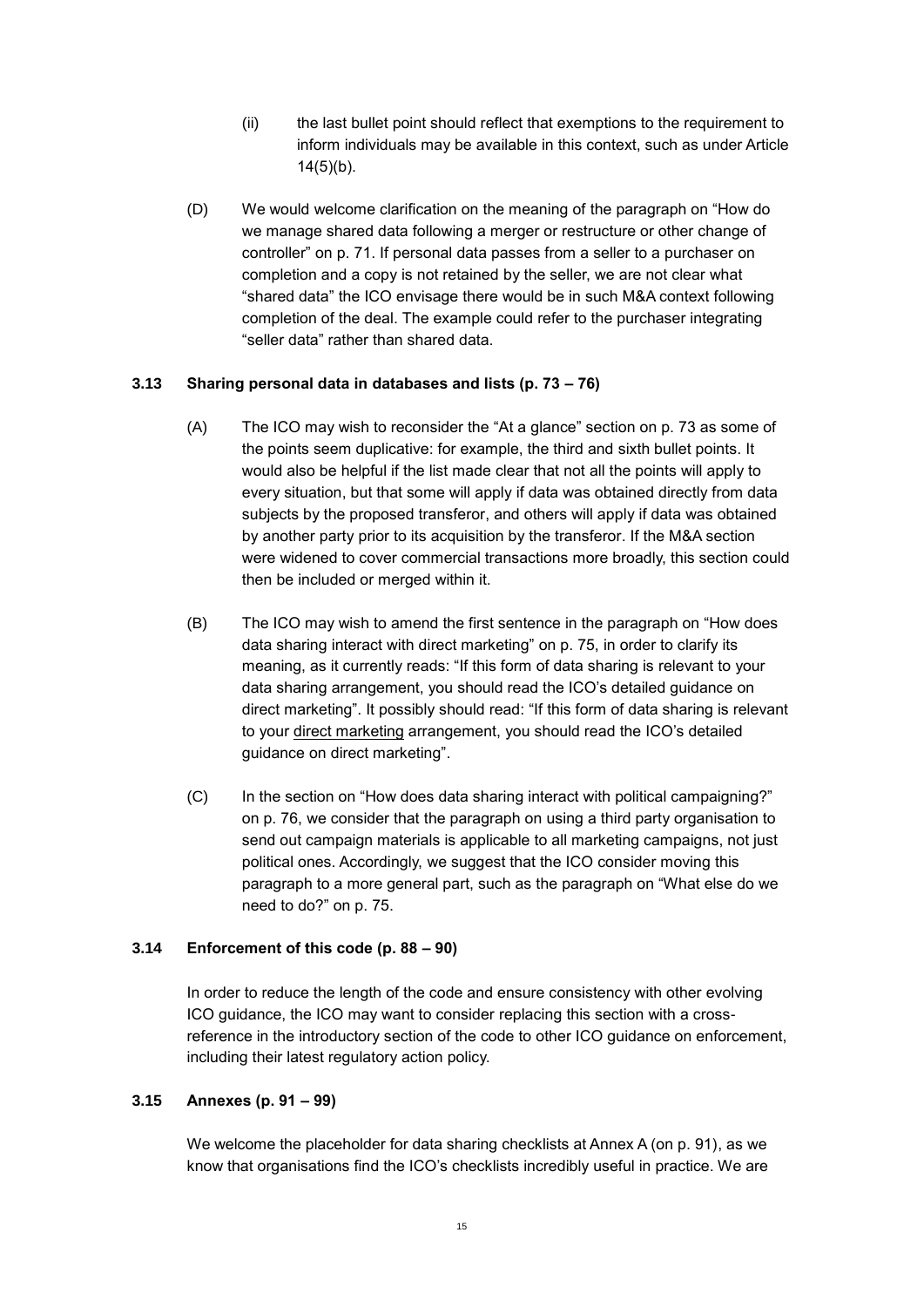sorry that draft checklists were not included at this stage and suggest that the ICO may wish to seek the input of practitioners on the checklists before the code is finalised.

If it would be helpful for the ICO to discuss with us any or all of these comments, then we would be happy to do so.

Please contact Jon Bartley by telephone on D: +44 20 3060 6394 or by email at [jon.bartley@rpc.co.uk,](mailto:jon.bartley@rpc.co.uk) or Rebecca Cousin on D: +44 20 7090 3049 or by email at [rebecca.cousin@slaughterandmay.com,](mailto:rebecca.cousin@slaughterandmay.com) in the first instance.

Jon Bartley

Chair, Data Law Committee

City of London Law Society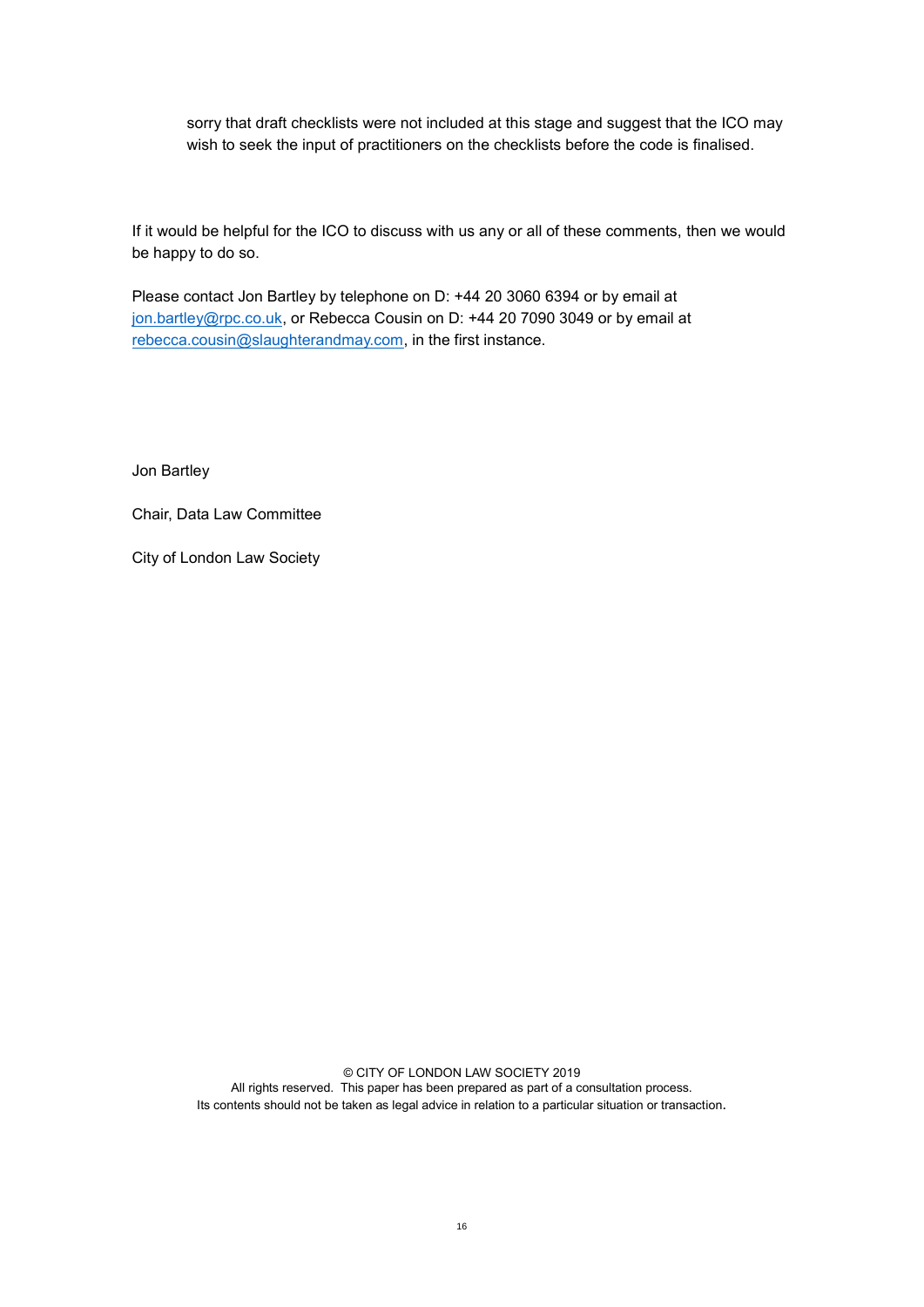### **Annex 1**

- <span id="page-16-0"></span>1. As a means of providing further clarification, the ICO may wish to include examples in relation to the following:
	- (i) non-urgent data sharing between two parties in the context of a short term commercial project, such as the transfer of historic claims data from an insurer to an expert data analytics company in connection with the development of a new software system for handling insurance claims;
	- (ii) data sharing in a commercial data pooling arrangement (as described on p. 18 – 19);
	- (iii) data sharing that has a lawful basis, but is still considered unfair (as outlined on p. 43);
	- (iv) commercial examples of when the disproportionate effort exemption to the transparency requirements (in Article 14) can be relied upon in a data sharing context (as referenced on p. 44);
	- (v) data sharing in the context of a data trust (as discussed on p. 85); and
	- (vi) data sharing in a regulatory investigation, where a regulator requests information from an organisation as part of their enquiries (see example below).
- 2. We would welcome the inclusion of more commercial examples in the code, these could include the following:
	- (i) a financial institution sharing the personal data in a section of its mortgage loan portfolio with another financial institution, in the course of the sale of part of its mortgage lending business;
	- (ii) a technology business sharing personal data of its customers and employees with another technology business, as part of an agreement between the two to share certain hardware and network functionality;
	- (iii) a retailer sharing customer data with an expert customer support company, to enable the customer support company to provide a helpline service on behalf of the retailer;
	- (iv) an online holiday booking portal sharing the personal data of holiday makers with individual holiday cottage owners;
	- (v) two life science companies sharing personal data as part of a collaboration on a clinical trial;